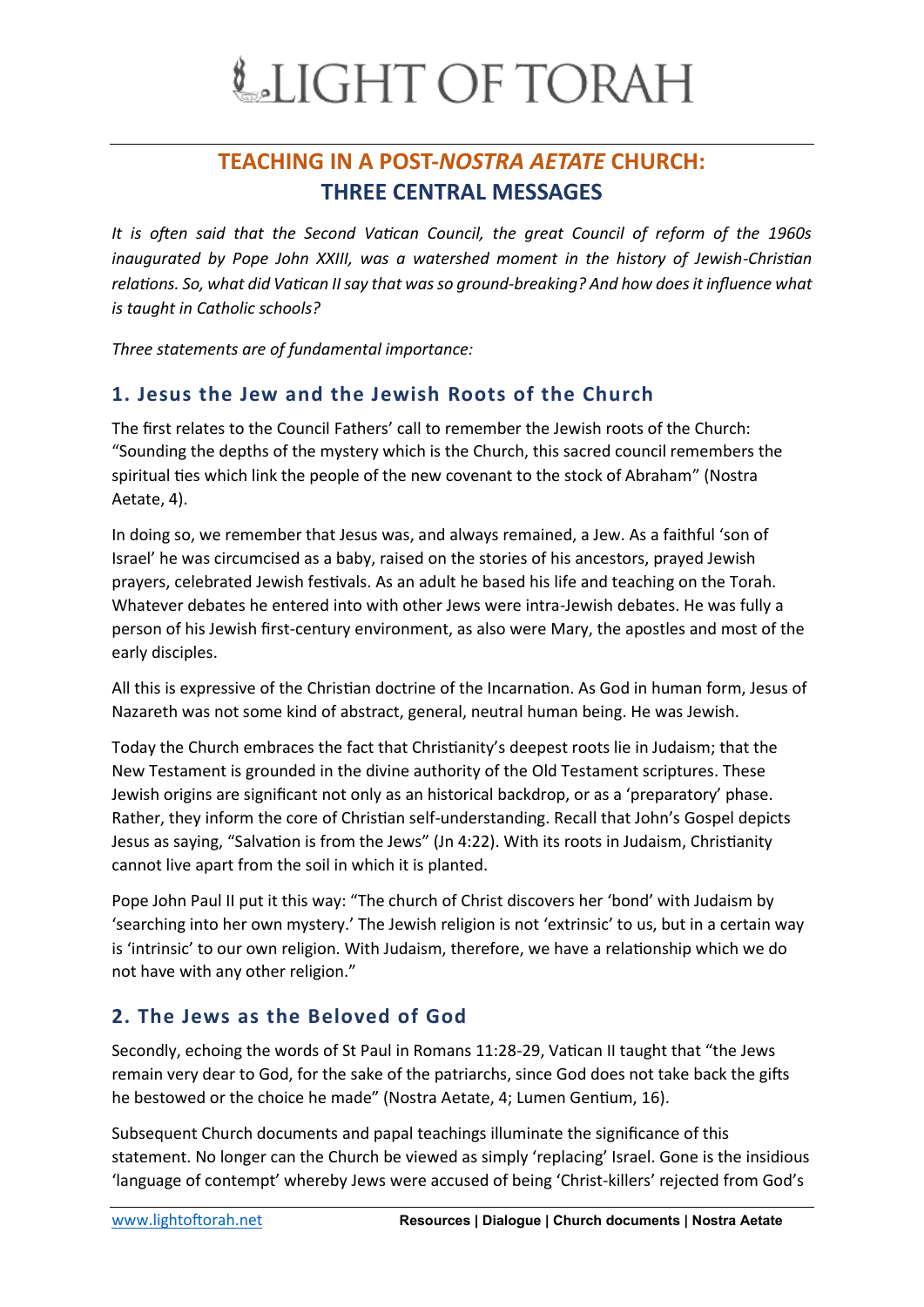# LIGHT OF TORAH

embrace. Rather, the Jewish people are recognised as God's beloved, as a people in a living covenantal relationship with God who never reneges on divine promises.

What is extraordinary is that, in the 1960s, in order to speak of the Jews as the beloved people of God, the Council Fathers had to reach back nearly two millennia to find an authoritative Christian text to ground their statement. This gives you some idea of how deeply entrenched were anti-Jewish attitudes and how ground-breaking the Vatican II teaching. Not since St Paul had official ecclesial documents spoken like this!

The Council's teaching has given rise to new challenges. A question for Christian scholars today is "the highly complex theological question of how Christian belief in the universal salvific significance of Jesus Christ can be combined in a coherent way with the equally clear statement of faith in the never-revoked covenant of God with Israel" (CRRJ, *Gifts and Call*, 2015). This is a profound question with which theologians continue to grapple. Meanwhile, affirmation of Jewish covenantal life can be consistently traced in official ecclesial documents in the decades since the Council. We see this most recently in the revised Vatican *Directory for Catechesis* issued (March 2020) which reaffirms that God's covenant with the Jewish people "has never been revoked (cf Rom 11:28-29) and retains its validity" (n. 348).

### **3. Rejection of Antisemitism**

A third important statement of Vatican II was its rejection of antisemitism. Although this may strike Catholics as an 'obvious' thing to say, we need to be aware of the tragic legacy of Christian animosity towards Jews, and how confronting it is for the Church to face the fact that the Shoah (Holocaust) occurred in a Europe shaped by a long Christian tradition. The Shoah is not only part of Jewish history; shamefully, it is Christian history. Nazism, in itself, was not a Christian phenomenon; however centuries of church-sanctioned anti-Jewish attitudes helped to create the cultural conditions that allowed Nazism to emerge.

Today the Church maintains an imperative to remember these diabolical events, recognising that overcoming antisemitism is not a finished task. Pope John Paul II spoke of an "enduring call to repentance." No community can completely purge itself of two millennia of anti-Jewish influences in just fifty years. It takes time. And it requires vigilance towards the new guises under which antisemitism can reappear.

### Engaging with 'Living' Judaism

As the Church today applies the teaching of Vatican II, it urges its members to engage with "living Judaism". In the Vatican's phrasing, Christians "must strive to learn by what essential traits Jews define themselves in the light of their own religious experience" (*Guidelines*, 1974; *Notes*, 1985). This is an important statement. It exhorts Christians to stop presuming and to start listening to and learning from present-day Jews. The Jewish religion today is not the same as ancient Judaism. Just as Christianity has evolved since the time of Jesus, so has Judaism. We cannot simply read something in the Bible and presume to know what Jews today believe and practise.